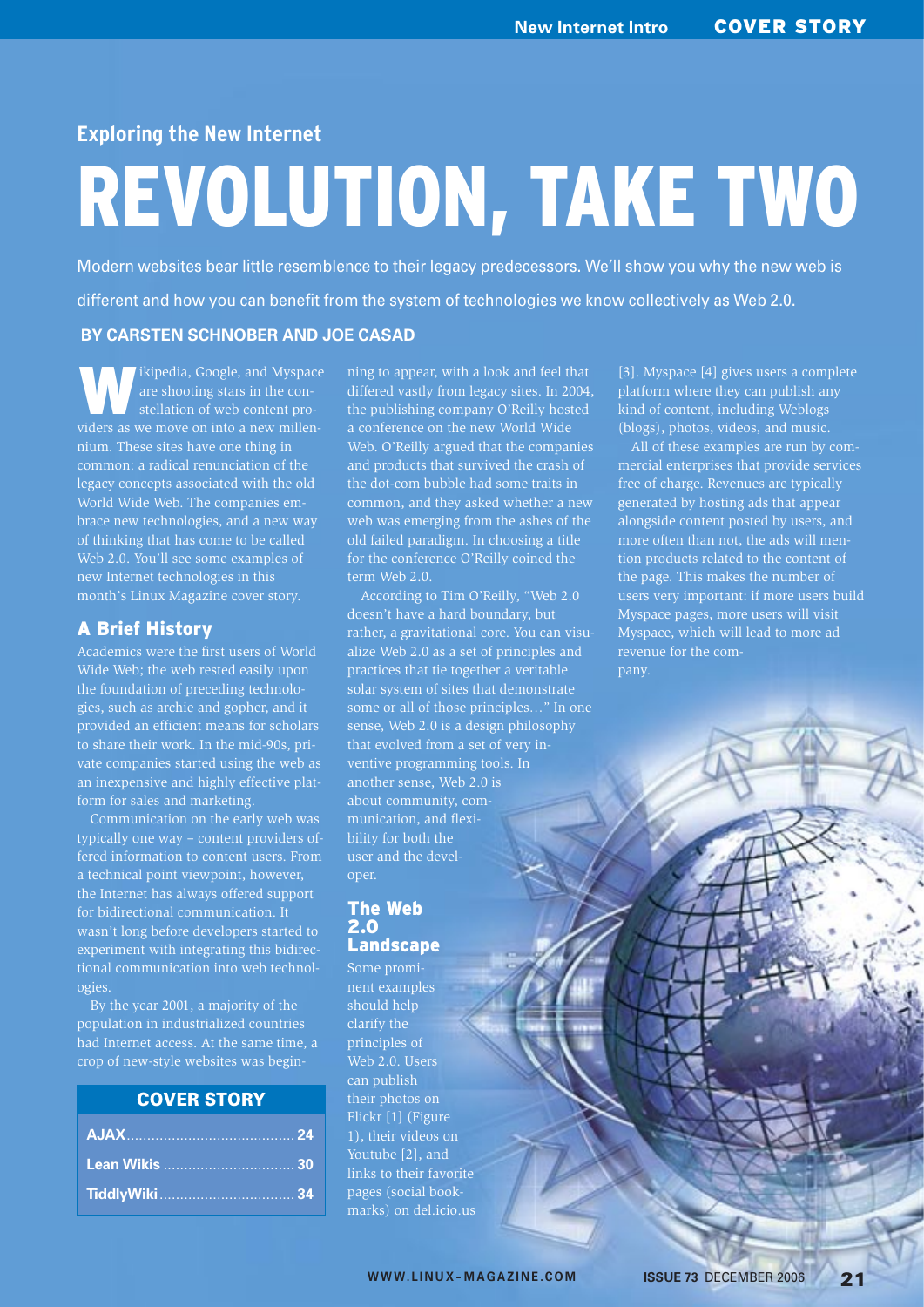

**Figure 1: Users can upload their photos to Flickr, and visitors view the photos in a web browser just as if the application were running on their local machine.**

In the Web 2.0 world, producers and viewers categorize photos (Flickr), videos (Youtube), or links (del.icio.us) based on keywords. You could use a search function to look for all the links with a tag of, say, "Linux." Cross-references between entries occur, as many pages tagged with "Linux" will also be included in the "Open Source" category, for example. These cross-references take users to other pages that they will most likely be interested in as they surf a wave of content with similar tagging.

Links between users on social networks grow in a similar way, and this has given rise to another term for the new web: the Social Web. Last.fm [5] (Figure 2) embodies the spirit of the Social Web concept. The Last.fm site collects information on the kind of music users listen to on their PCs.

Players with Last.fm pass the name of every track to which they listen onto the server. In turn, the server evaluates correlations between your interests and the interests of other users, recommending tracks based on the results of this analysis. If you log into your Last.fm account via the web interface, Last.fm will introduce you to other users with a similar taste in music, thus automatically helping you find musical soulmates.

Wikis and weblogs, or blogs for short, are other important features of today's Internet. Wikis let groups of users build collaborative content with minimal technical overheard. Blogs are the Web 2.0

counterpart of personal homepages. A weblog will typically include diary-style entries, images, or other elements.

Web 2.0 applications often rely on a phenomenon that is grandiloquently referred to as collective intelligence. The sheer volume of Wikipedia visitors, for instance, helps expose incorrect or missing information. Of course, some critics see this decentralized principle as a victory of quantity over quality. In Web 2.0, a contribution is considered good if a few million visitors view it, no matter how knowledgeable those visitors might be. But few would question the influence of the new web as a tool for building community.

### What's in This Issue?

Previous issues of Linux Magazine have included articles on blogs [7], podcasts [8], and other Web 2.0 topics such as Flickr [9] and Last.fm [10]. This month, we begin with a look at an important technology that is at the heart of the Web 2.0 revolution. Ajax (Asynchronous Javascript and XML) is a combination of web programming technologies that have been around for many years: Javascript, XMLHttpRequest, and DHTML (Dynamic HTML). The short explanation for the importance of Ajax is that Ajax technology lets users update specific parts of a web page (DHTML) without forcing a reload of the whole page. The long answer is that Ajax has unlocked a new potential for the role of web applications.

Some Ajax-based web applications – such as Google Mail [11] and Google Maps [12] – are nearly as fast as conventional desktop apps. Web applications such as Ajaxwrite [8] (Figure 3) take the promise of Ajax a step farther. Ajaxwrite is a word processor that operates from the Internet. Its vendor, Ajaxlaunch, has announced that it will be developing a full set of household applications with Ajax in the near future.

This month, we'll also examine another great Web 2.0 innovation with our roundup of small wiki applications. If



**Figure 2: Last.fm automatically evaluates a user's taste in music, which gives the site the ability to make very specific musical recommendations.**